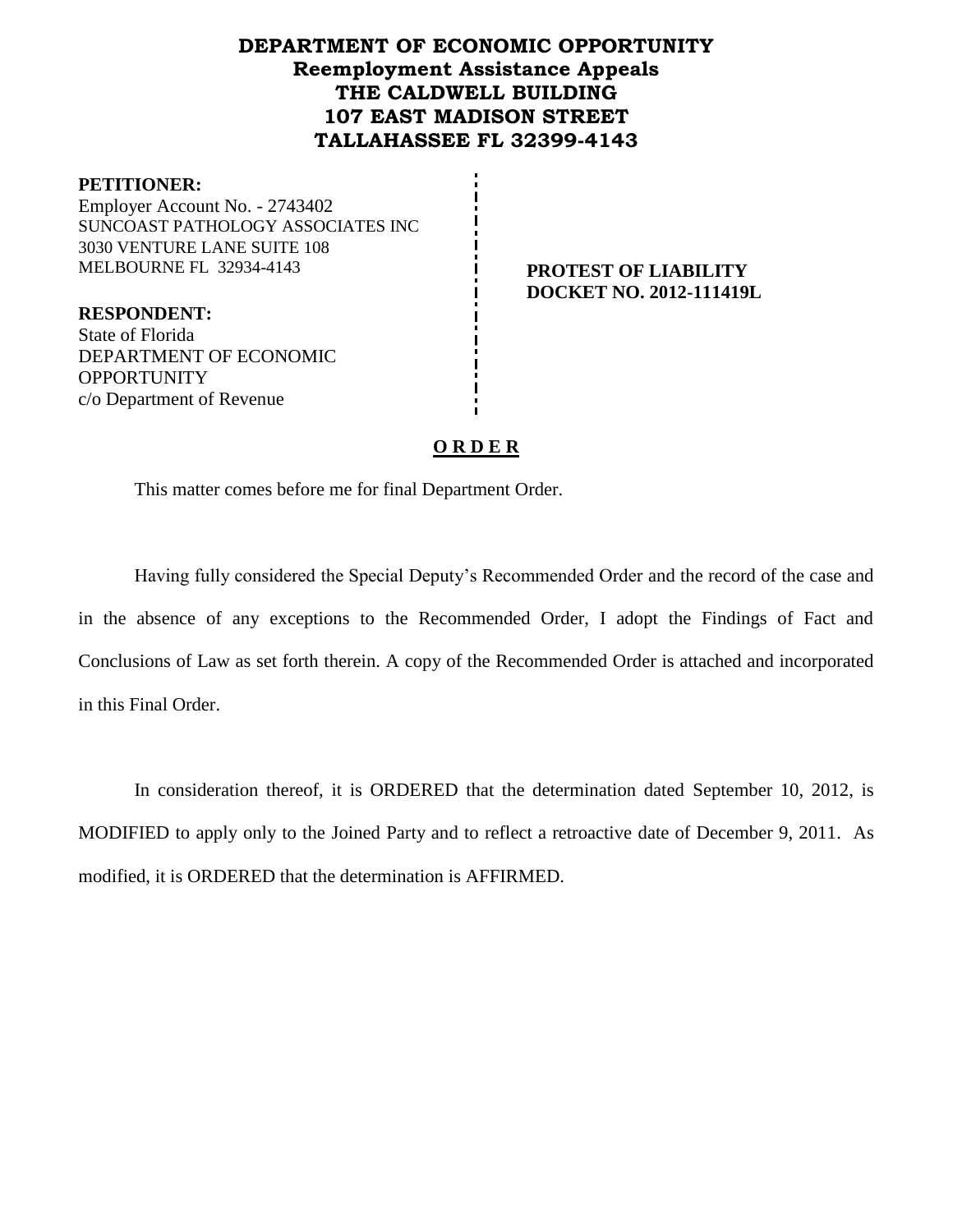#### **JUDICIAL REVIEW**

Any request for judicial review must be initiated within 30 days of the date the Order was filed. Judicial review is commenced by filing one copy of a *Notice of Appeal* with the DEPARTMENT OF ECONOMIC OPPORTUNITY at the address shown at the top of this Order and a second copy, with filing fees prescribed by law, with the appropriate District Court of Appeal. It is the responsibility of the party appealing to the Court to prepare a transcript of the record. If no court reporter was at the hearing, the transcript must be prepared from a copy of the Special Deputy's hearing recording, which may be requested from the Office of Appeals.

Cualquier solicitud para revisión judicial debe ser iniciada dentro de los 30 días a partir de la fecha en que la Orden fue registrada. La revisión judicial se comienza al registrar una copia de un *Aviso de Apelación* con la Agencia para la Innovación de la Fuerza Laboral [*DEPARTMENT OF ECONOMIC OPPORTUNITY]* en la dirección que aparece en la parte superior de este *Orden* y una segunda copia, con los honorarios de registro prescritos por la ley, con el Tribunal Distrital de Apelaciones pertinente. Es la responsabilidad de la parte apelando al tribunal la de preparar una transcripción del registro. Si en la audiencia no se encontraba ningún estenógrafo registrado en los tribunales, la transcripción debe ser preparada de una copia de la grabación de la audiencia del Delegado Especial [*Special Deputy*], la cual puede ser solicitada de la Oficina de Apelaciones.

Nenpòt demann pou yon revizyon jiridik fèt pou l kòmanse lan yon peryòd 30 jou apati de dat ke Lòd la te depoze a. Revizyon jiridik la kòmanse avèk depo yon kopi yon *Avi Dapèl* ki voye bay DEPARTMENT OF ECONOMIC OPPORTUNITY lan nan adrès ki parèt pi wo a, lan tèt *Lòd* sa a e yon dezyèm kopi, avèk frè depo ki preskri pa lalwa, bay Kou Dapèl Distrik apwopriye a. Se responsabilite pati k ap prezante apèl la bay Tribinal la pou l prepare yon kopi dosye a. Si pa te gen yon stenograf lan seyans lan, kopi a fèt pou l prepare apati de kopi anrejistreman seyans lan ke Adjwen Spesyal la te fè a, e ke w ka mande Biwo Dapèl la voye pou ou.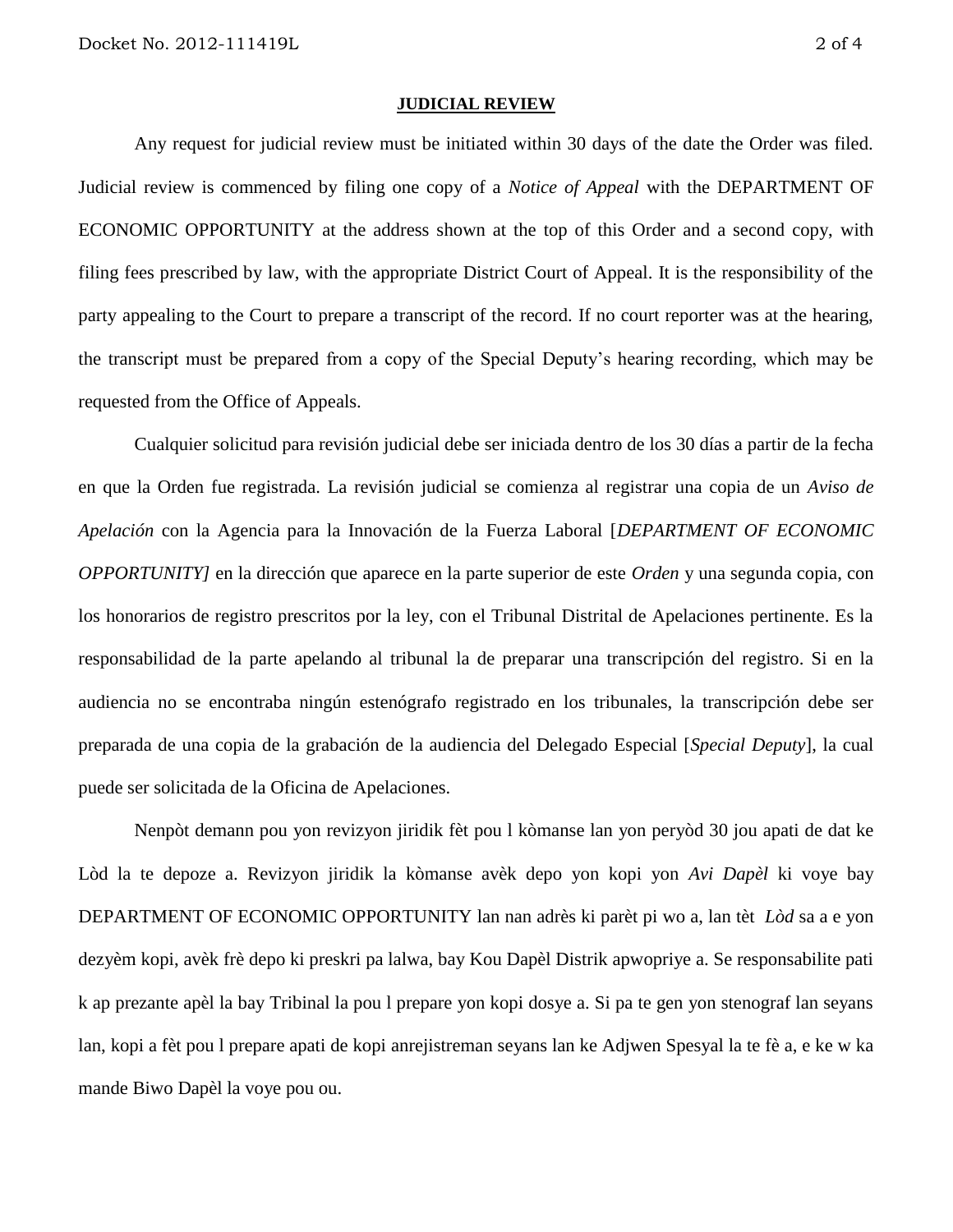DONE and ORDERED at Tallahassee, Florida, this \_\_\_\_\_\_\_ day of May, 2013.



Altemese Smith, Bureau Chief, Reemployment Assistance Program DEPARTMENT OF ECONOMIC OPPORTUNITY

FILED ON THIS DATE PURSUANT TO § 120.52, FLORIDA STATUTES, WITH THE DESIGNATED DEPARTMENT CLERK, RECEIPT OF WHICH IS HEREBY ACKNOWLEDGED.

 $\overline{\phantom{a}}$  ,  $\overline{\phantom{a}}$  ,  $\overline{\phantom{a}}$  ,  $\overline{\phantom{a}}$  ,  $\overline{\phantom{a}}$  ,  $\overline{\phantom{a}}$  ,  $\overline{\phantom{a}}$  ,  $\overline{\phantom{a}}$  ,  $\overline{\phantom{a}}$  ,  $\overline{\phantom{a}}$  ,  $\overline{\phantom{a}}$  ,  $\overline{\phantom{a}}$  ,  $\overline{\phantom{a}}$  ,  $\overline{\phantom{a}}$  ,  $\overline{\phantom{a}}$  ,  $\overline{\phantom{a}}$ DEPUTY CLERK DATE

# **CERTIFICATE OF SERVICE**

**I HEREBY CERTIFY that true and correct copies of the foregoing Final Order have been furnished to the persons listed below in the manner described, on the \_\_\_\_\_\_\_ day of May, 2013**.

 $ShmumE, F$ 

SHANEDRA Y. BARNES, Special Deputy Clerk DEPARTMENT OF ECONOMIC **OPPORTUNITY** Reemployment Assistance Appeals 107 EAST MADISON STREET TALLAHASSEE FL 32399-4143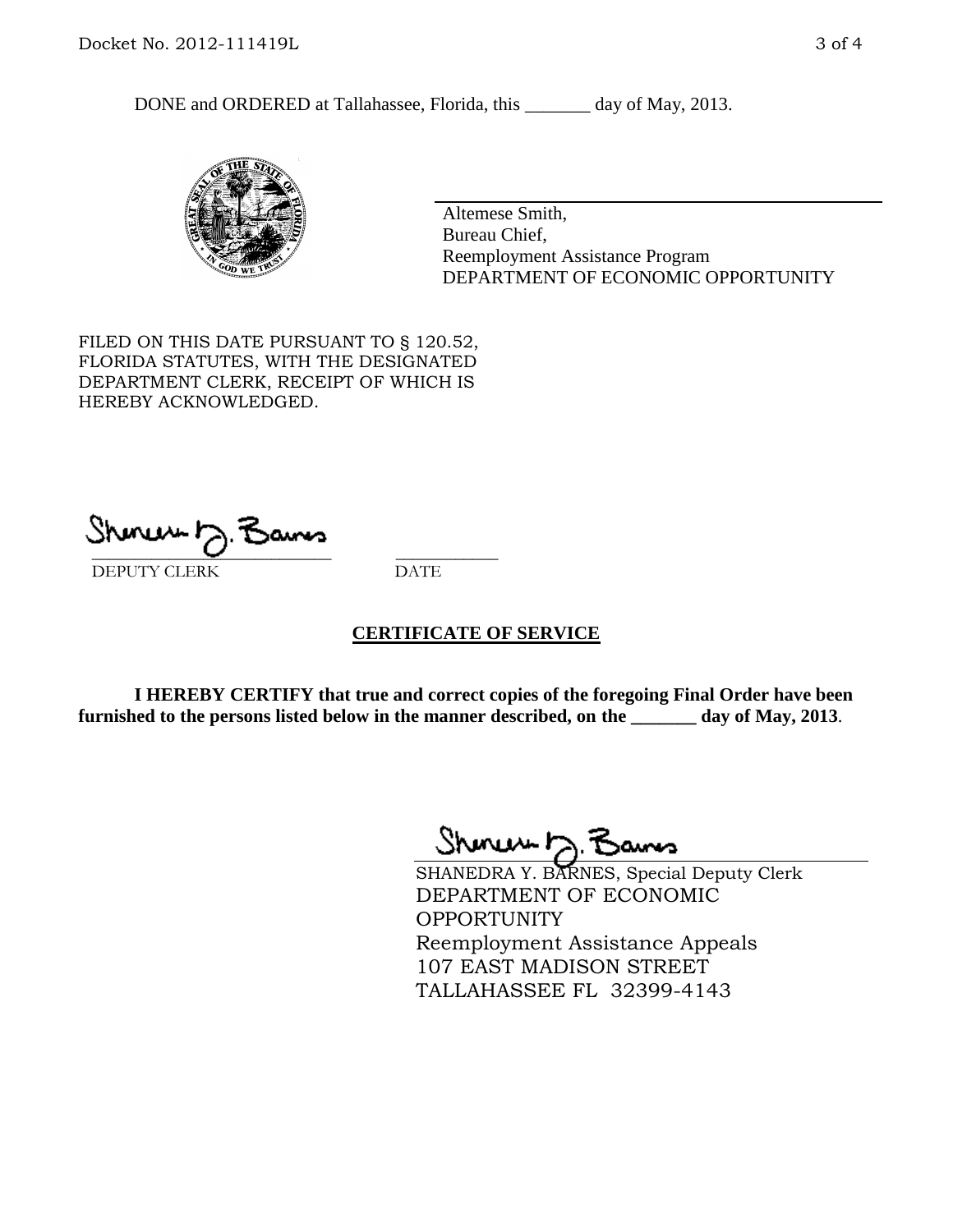By U.S. Mail:

SUNCOAST PATHOLOGY ASSOCIATES INC 3030 VENTURE LANE SUITE 108 MELBOURNE FL 32934-4143

TAMARA MORALES 426 SAN PEDRO AVENUE SW PALM BAY FL 32908

DEPARTMENT OF REVENUE ATTN: PATRICIA ELKINS - CCOC #1-4866 5050 WEST TENNESSEE STREET TALLAHASSEE FL 32399

DEPARTMENT OF REVENUE ATTN: MYRA TAYLOR PO BOX 6417 TALLAHASSEE FL 32314-6417

STROMIREBISTLINE & MINICLIER ATTN:JOSEPH E MINICLIER 1037 PATHFINDER WAY ROCKLEDGE FL 32955

State of Florida DEPARTMENT OF ECONOMIC OPPORTUNITY c/o Department of Revenue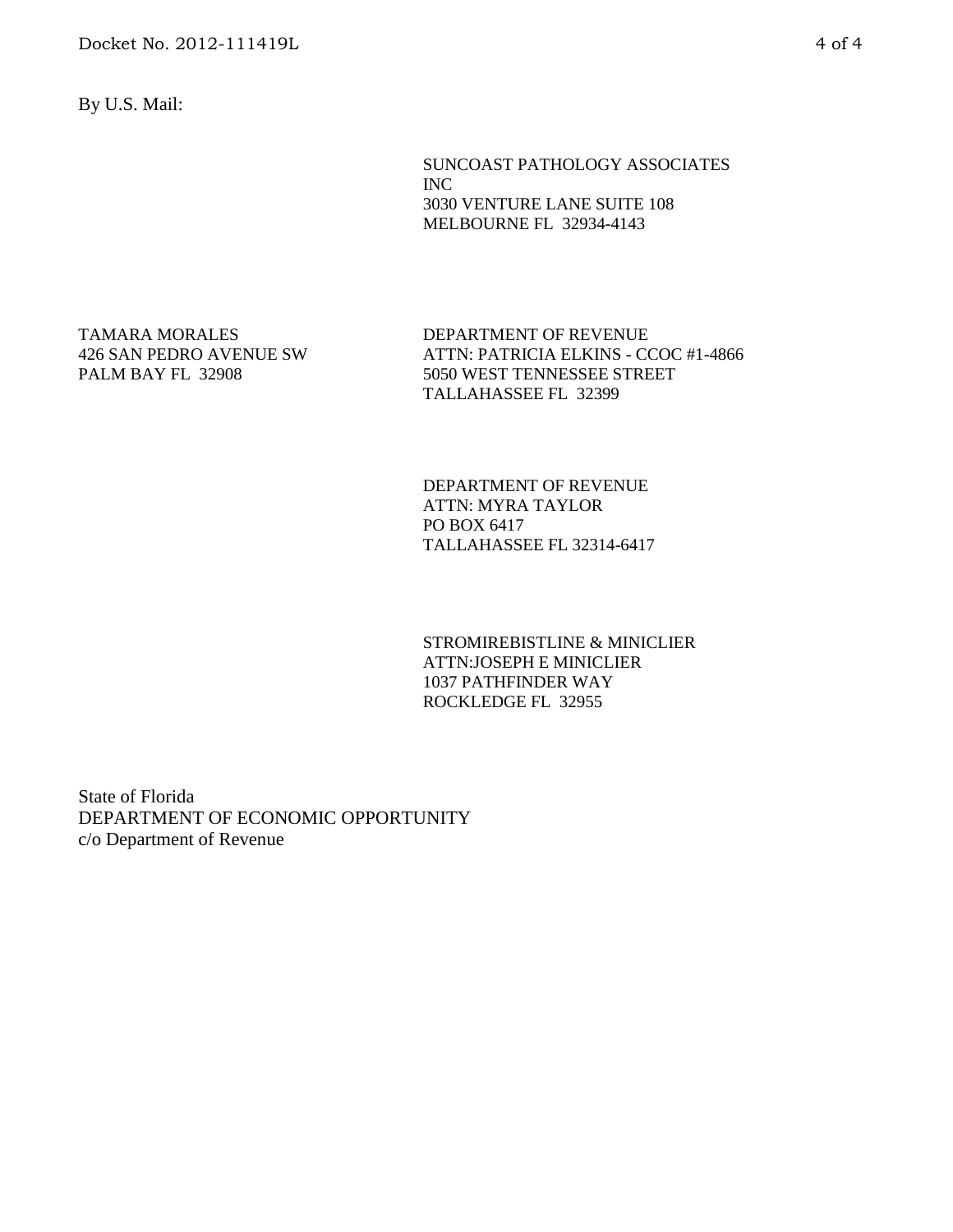# **DEPARTMENT OF ECONOMIC OPPORTUNITY Reemployment Assistance Appeals**

MSC 347 CALDWELL BUILDING 107 EAST MADISON STREET TALLAHASSEE FL 32399-4143

### **PETITIONER:**

Employer Account No. - 2743402 SUNCOAST PATHOLOGY ASSOCIATES INC 3030 VENTURE LANE SUITE 108 MELBOURNE FL 32934-4143

> **PROTEST OF LIABILITY DOCKET NO. 2012-111419L**

**RESPONDENT:** State of Florida DEPARTMENT OF ECONOMIC **OPPORTUNITY** c/o Department of Revenue

# **RECOMMENDED ORDER OF SPECIAL DEPUTY**

TO: Altemese Smith, Bureau Chief, Reemployment Assistance Services DEPARTMENT OF ECONOMIC OPPORTUNITY

This matter comes before the undersigned Special Deputy pursuant to the Petitioner's protest of the Respondent's determination dated September 10, 2012.

After due notice to the parties, a telephone hearing was held on January 9, 2013. The Petitioner was represented by an attorney. The Petitioner's president, technical supervisor, and bookkeeper testified as witnesses for the Petitioner. The Respondent, represented by a Department of Revenue Tax Specialist II, appeared and testified. The Joined Party appeared and testified.

The record of the case, including the recording of the hearing and any exhibits submitted in evidence, is herewith transmitted. Proposed Findings of Fact and Conclusions of Law were received from the Petitioner on January 22, 2013. Proposed Findings of Fact and Conclusions of Law were not received from the Respondent or Joined Party.

# **Issue:**

Whether services performed for the Petitioner by the Joined Party and other individuals constitute insured employment pursuant to Sections 443.036(19), 443.036(21); 443.1216, Florida Statutes, and if so, the effective date of the liability.

# **Findings of Fact:**

1. The Petitioner is a corporation that operates a clinical and anatomical laboratory. The Petitioner has contracts with nursing home facilities and assisted living facilities to draw and analyze blood samples for patients of the facilities. The Petitioner utilizes phlebotomists to collect blood samples from patients and to transport the blood samples and other specimens to the Petitioner's laboratory. The Petitioner classifies the phlebotomists as independent contractors.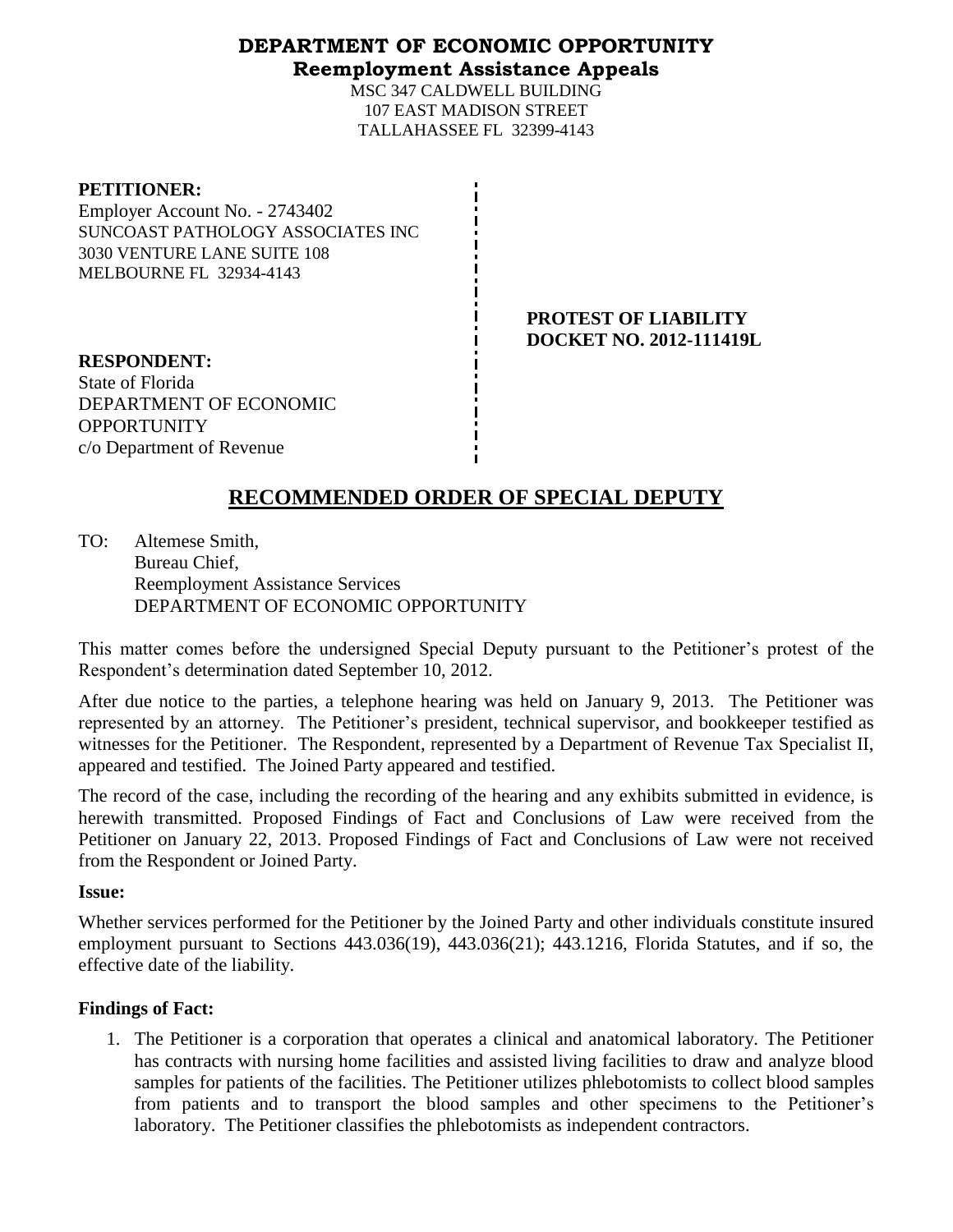- 2. The Joined Party performed phlebotomy and clerical services for the Petitioner from December 9, 2011, until May 9, 2012. The Joined Party's services included collecting blood samples from patients at facilities and other locations, transporting the samples to the Petitioner's laboratory, entering blood sample information into the Petitioner's computerized system, entering information into patient records for billing purposes, answering the telephone, assisting walk-in patients, and filing. The parties did not enter into a written agreement for the Joined Party's services. The Joined Party was told she was being hired as "a 1099." The Joined Party later understood that term to mean she was hired as a contractor.
- 3. The Joined Party had prior experience as a phlebotomist. The Joined Party did not require training to draw blood. The Petitioner initially had the Joined Party accompany another phlebotomist to a physician's office to draw blood so that the other phlebotomist could confirm to the Petitioner that the Joined Party was capable of performing the work. The Petitioner trained the Joined Party to use the Petitioner's computerized system to read blood work orders and to enter information concerning completed blood draws, to enter data for billing purposes, and to input information for walk-in patients.
- 4. The Joined Party was assigned to draw blood at a particular facility every morning, Monday through Friday. The Petitioner told the Joined Party what time to start drawing blood at the facility, usually 5:00 a.m. When the Joined Party arrived at the facility each morning, the Joined Party checked the Petitioner's computer located at the facility and an order book maintained by the facility for patient blood work orders. After completing the blood draws at the facility, the Joined Party checked the Petitioner's computer for information concerning any additional blood draws she was to perform at other facilities or private homes before returning to the laboratory. On some days, the Petitioner contacted the Joined Party by telephone to dispatch her to another location to draw blood before returning to the laboratory. The Petitioner expected the Joined Party to have the samples to the laboratory by 9:00 a.m.
- 5. The Joined Party worked an eight-hour day, usually until 3:00 p.m. Upon arrival at the laboratory, the Joined Party entered information required for the completed blood draws in the Petitioner's computerized system. Then the Joined Party was given filing or other office work to perform. The Joined Party answered the telephone and responded to calls for immediate blood draws. The Petitioner had a time clock at the laboratory. The Joined Party hand wrote the time she arrived at the primary facility on the time card for each day. The Joined Party clocked in and out for lunch. The Joined Party was told to clock out at the end of her day. The Joined Party was required to participate in on-call rotations for blood draws after 5:00 p.m., Monday through Thursday.
- 6. The Petitioner provided the Joined Party with blood vials, needles, gloves, gauze, and other supplies needed for the blood draws. The Joined Party used the Petitioner's computers at the facility and at the laboratory. The Petitioner provided the Joined Party with a name tag bearing the Petitioner's logo and name and the Joined Party's first name. The Joined Party used her personal vehicle in connection with the work. The Petitioner reimbursed the Joined Party for mileage. The Petitioner provided the Joined Party with a cellular telephone for use during her oncall rotation. The Joined Party used her personal cellular telephone to communicate with the Petitioner when she did not have the Petitioner's on-call telephone in her possession.
- 7. The Petitioner paid the Joined Party on a bi-weekly basis at a rate of \$13 per hour. The Petitioner determined the rate of compensation. The Joined Party was paid additional compensation for being available, or on-call, to draw blood after 5:00 p.m. If the Joined Party was called out to draw blood after 5:00 p.m., she received a minimum of one hour's pay. The Petitioner did not withhold taxes from the Joined Party's pay. The Joined Party's earnings were reported on a form 1099- MISC. The Joined Party kept a record of her mileage. The Petitioner reimbursed the Joined Party for mileage at a rate of \$.38 per mile. The Petitioner determined the rate of reimbursement for mileage. The Petitioner did not provide sick pay, vacation pay, or holiday pay to the Joined Party.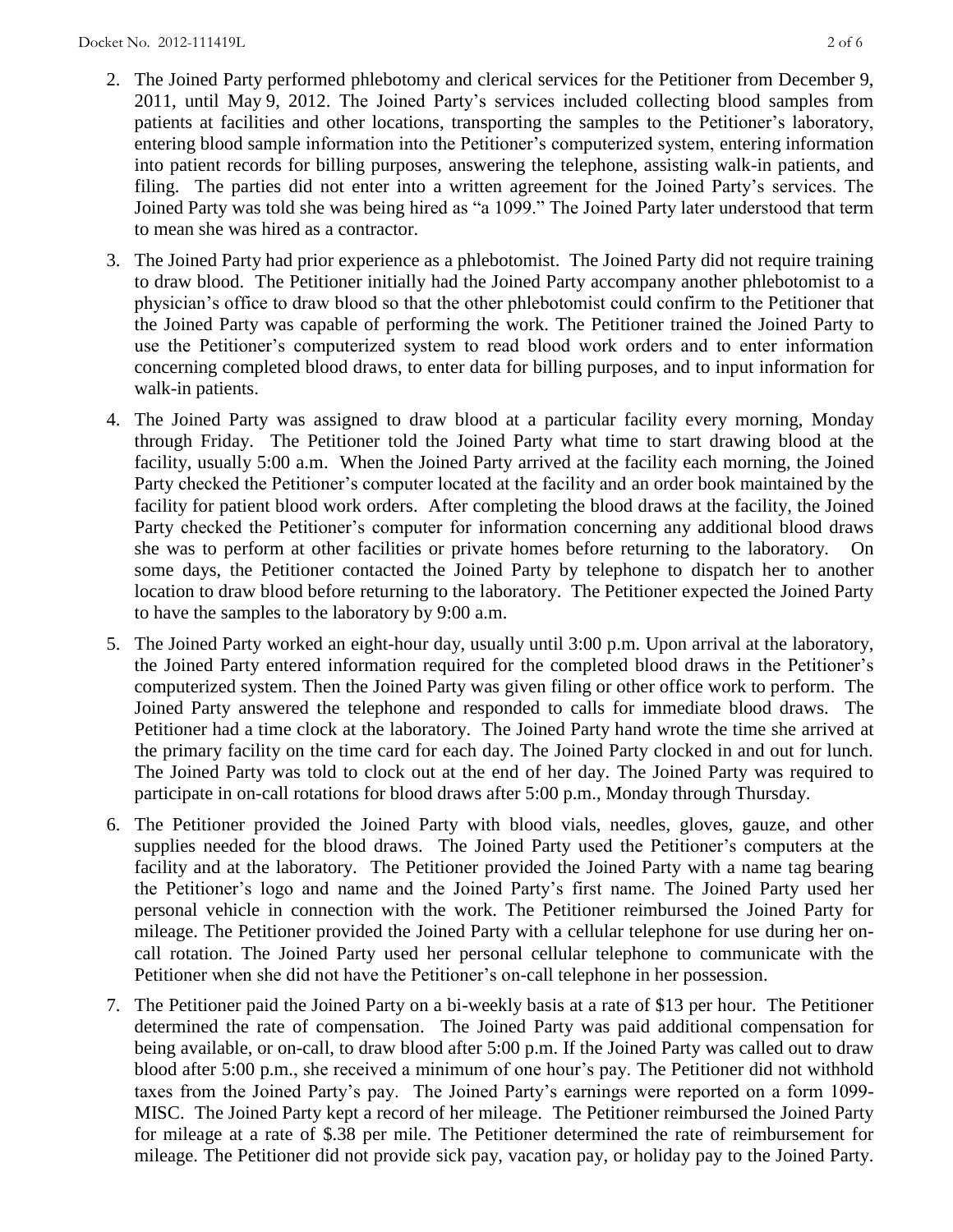The Petitioner's professional liability insurance policy covered the phlebotomy services performed by the Joined Party.

- 8. The Joined Party was required to return to a facility to draw a blood sample in the event she missed a patient or made an error that required another sample to be drawn. The Petitioner paid for the time and mileage involved in correcting the omission or error.
- 9. The Joined Party was not restricted from performing similar services for a competitor of the Petitioner. The Joined Party did not perform similar services for anyone else while performing services for the Petitioner.
- 10. The Joined Party did not have her own business, occupational license, or business liability insurance.
- 11. Either party could terminate the relationship at any time without penalty or liability for breach of contract.
- 12. The Joined Party filed a claim for reemployment assistance benefits effective May 22, 2012. When the Joined Party did not receive credit for her earnings with the Petitioner in the base period of her claim, an investigation was assigned to the Department of Revenue to determine if the Joined Party performed services for the Petitioner as an independent contractor or as an employee.
- 13. On September 10, 2012, the Department of Revenue issued a determination holding that the services performed by the Joined Party and other individuals as phlebotomists constitute insured employment retroactive to May 2008. The Petitioner filed a timely protest.
- 14. The Joined Party performed services for the Petitioner under terms and conditions that were different from the terms and conditions under which other phlebotomists performed services for the Petitioner.

# **Conclusions of Law:**

- 15. The issue in this case, whether services performed for the Petitioner constitute employment subject to the Florida Reemployment Assistance Program Law, is governed by Chapter 443, Florida Statutes. Section 443.1216(1)(a)2, Florida Statutes, provides that employment subject to the chapter includes service performed by individuals under the usual common law rules applicable in determining an employer-employee relationship.
- 16. The Supreme Court of the United States held that the term "usual common law rules" is to be used in a generic sense to mean the "standards developed by the courts through the years of adjudication." United States v. W.M. Webb, Inc., 397 U.S. 179 (1970).
- 17. The Supreme Court of Florida adopted and approved the tests in 1 Restatement of Law, Agency 2d Section 220 (1958), for use to determine if an employment relationship exists. See Cantor v. Cochran, 184 So.2d 173 (Fla. 1966); Miami Herald Publishing Co. v. Kendall, 88 So.2d 276 (Fla. 1956); Magarian v. Southern Fruit Distributors, 1 So.2d 858 (Fla. 1941); see also Kane Furniture Corp. v. R. Miranda, 506 So.2d 1061 (Fla. 2d DCA 1987).
- 18. Restatement of Law is a publication, prepared under the auspices of the American Law Institute, which explains the meaning of the law with regard to various court rulings. The Restatement sets forth a nonexclusive list of factors that are to be considered when judging whether a relationship is an employment relationship or an independent contractor relationship.
- 19. 1 Restatement of Law, Agency 2d Section 220 (1958) provides:
	- (1) A servant is a person employed to perform services for another and who, in the performance of the services, is subject to the other's control or right of control.
	- (2) The following matters of fact, among others, are to be considered: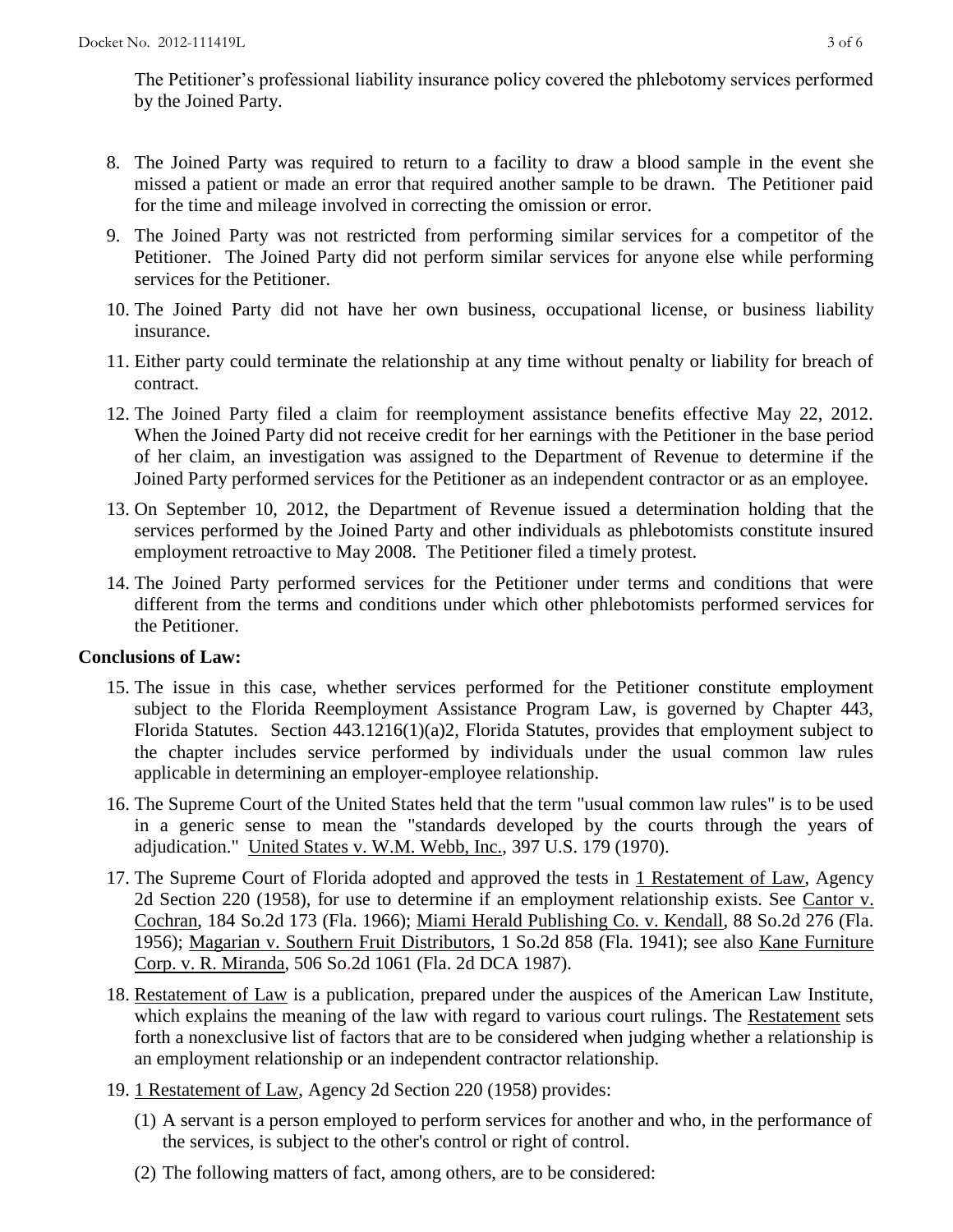- (a) the extent of control which, by the agreement, the business may exercise over the details of the work;
- (b) whether or not the one employed is engaged in a distinct occupation or business;
- (c) the kind of occupation, with reference to whether, in the locality, the work is usually done under the direction of the employer or by a specialist without supervision;
- (d) the skill required in the particular occupation;
- (e) whether the employer or the worker supplies the instrumentalities, tools, and the place of work for the person doing the work;
- (f) the length of time for which the person is employed;
- (g) the method of payment, whether by the time or by the job;
- (h) whether or not the work is a part of the regular business of the employer;
- (i) whether or not the parties believe they are creating the relation of master and servant;
- (j) whether the principal is or is not in business.
- 20. Comments in the Restatement explain that the word "servant" does not exclusively connote manual labor, and the word "employee" has largely replaced "servant" in statutes dealing with various aspects of the working relationship between two parties.
- 21. In Department of Health and Rehabilitative Services v. Department of Labor & Employment Security, 472 So.2d 1284 (Fla.  $1<sup>st</sup>$  DCA 1985) the court confirmed that the factors listed in the Restatement are the proper factors to be considered in determining whether an employer-employee relationship exists. However, in citing La Grande v. B&L Services, Inc., 432 So.2d 1364, 1366 (Fla.  $1<sup>st</sup>$  DCA 1983), the court acknowledged that the question of whether a person is properly classified an employee or an independent contractor often cannot be answered by reference to "hard and fast" rules, but rather must be addressed on a case-by-case basis.
- 22. The parties did not enter into a written agreement. Although the Petitioner informed the Joined Party she was hired as "a 1099," the evidence presented does not demonstrate an express agreement or meeting of the minds as to the status of the work relationship. The fact that the Joined Party accepted the offer of work does not necessarily establish an independent contractor relationship. Courts have held that an express statement in an agreement that the existing relationship is that of an independent contractor is not dispositive of the issue. Lee v. American Family Assurance Company, 431 So.2d 249 (Fla. 1<sup>st</sup> DCA 1983). In Justice v. Belford Trucking Company, Inc., 272 So. 2d 131 (Fla. 1972), a case involving an independent contractor agreement that specified the worker was not to be considered an employee, the Florida Supreme Court commented, "while the obvious purpose to be accomplished by this document was to evince an independent contractor status, such status depends not on the statements of the parties but upon all the circumstances of their dealings with each other."
- 23. The Petitioner operates a laboratory that provides blood collection and testing services. The Joined Party performed phlebotomy and clerical services for the Petitioner. The work performed by the Joined Party was not separate and distinct from the Petitioner's business, but was an integral and necessary part of the Petitioner's business. In Hilldrup Transfer & Storage of New Smyrna Beach, Inc. v. Department of Labor and Employment Security, 447 So.2d 414 (Fla. 5th DCA 1984), the Court stated, "if the work performed in the relationship under consideration is a part of the principle's business, this factor indicates an employment status, even if the work requires a high level of skill to perform it."
- 24. The relationship of employer-employee requires control and direction by the employer over the actual conduct of the employee. This exercise of control over the person as well as the performance of the work to the extent of prescribing the manner in which the work shall be executed and the method and details by which the desired result is to be accomplished is the feature that distinguishes an independent contractor from a servant. Collins v. Federated Mutual Implement and Hardware Insurance Co., 247 So. 2d 461 (Fla. 4th DCA 1971); La Grande v. B. &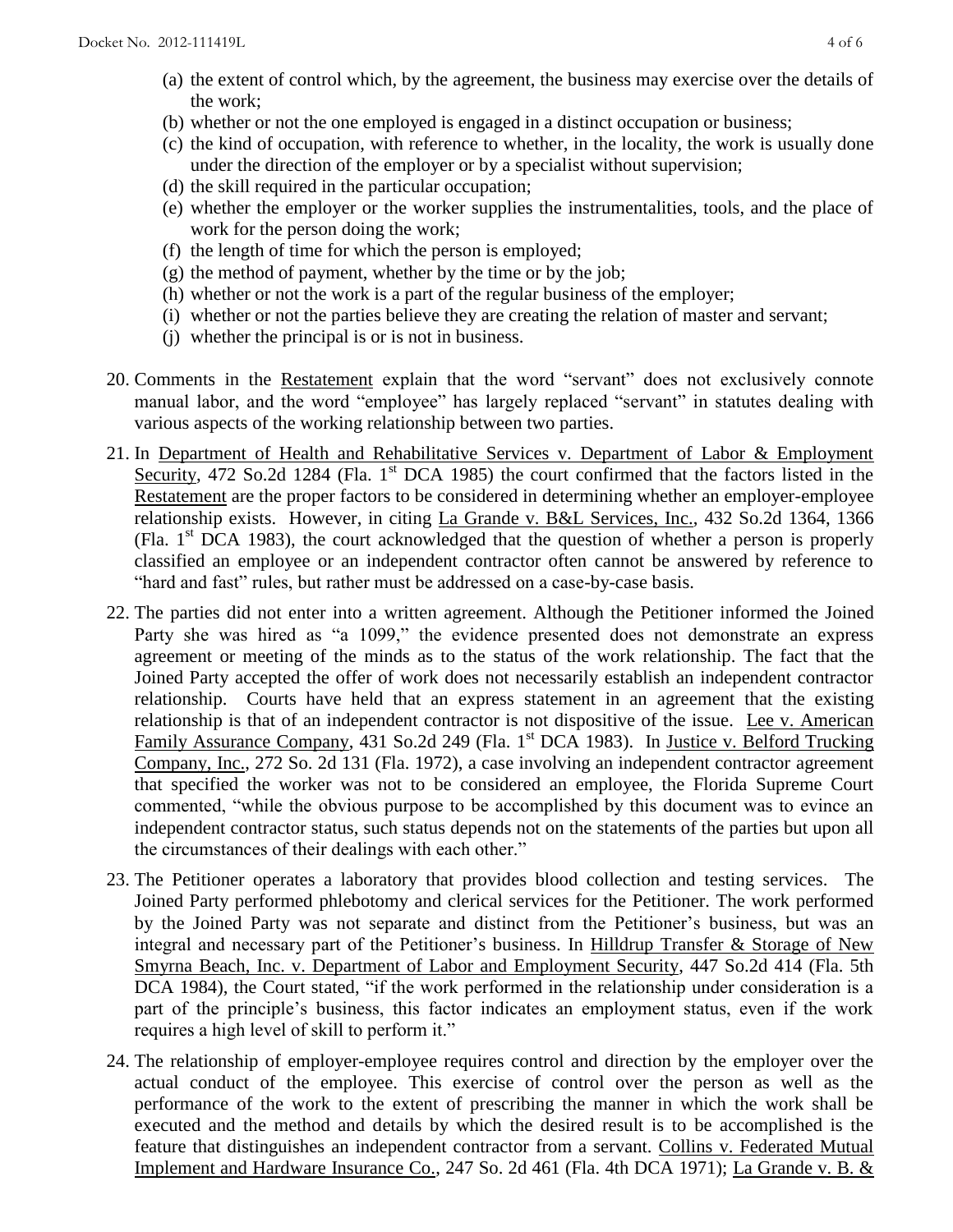L. Services, Inc., 432 So. 2d 1364 (Fla. 1st DCA 1983). The Petitioner determined what work was performed by the Joined Party, when the work was performed, and where the work was performed. The Petitioner determined, through training and direction, how the Joined Party was to record blood samples in the Petitioner's computer and how the Joined Party was to perform assigned office work.

- 25. The Petitioner controlled the financial aspects of the relationship. The Petitioner determined the rate and method of payment. The Joined Party was paid by the hour, rather than by production or by the job. The Joined Party was not required to correct defective work without additional compensation. The fact that the Petitioner did not withhold payroll taxes from the Joined Party's pay does not, standing alone, establish an independent contractor relationship.
- 26. The Petitioner furnished a computer and all of the supplies needed for the Joined Party's phlebotomy services. The Petitioner furnished the work space, telephone, and computer needed for the clerical services performed by the Joined Party. Although the Joined Party used her personal vehicle to travel to the facilities and other locations, the Petitioner reimbursed the Joined Party for mileage associated with the use of her vehicle.
- 27. It is concluded that the services performed for the Petitioner by the Joined Party constitute insured work. In Adams v. Department of Labor and Security, 458 So.2d 1161 (Fla. 1st DCA 1984), the court determined the Department had the authority to make a determination applicable not only to the worker whose unemployment benefit application initiated the investigation, but to all similarly situated workers. It was shown that other individuals performing services as phlebotomists for the Petitioner did not perform their services under the same terms and conditions as the Joined Party.
- 28. The determination in this case holds the Petitioner liable for payment of reemployment assistance taxes retroactive to May 2008. However, the record shows the Joined Party first performed for the Petitioner on December 9, 2011. Therefore, the correct retroactive date is December 9, 2011.
- 29. The Petitioner submitted Proposed Findings of Fact and Conclusions of Law. The Petitioner's Proposed Findings of Fact and Conclusions of Law were considered by the Special Deputy. Those Proposed Findings of Fact and Conclusions of Law that are supported by the record were incorporated in the recommended order. Those Proposed Findings of Fact and Conclusions of Law that are not supported by the record were respectfully rejected.

**Recommendation:** It is recommended that the determination dated September 10, 2012, be MODIFIED to apply only to the Joined Party. It is further recommended that the determination be MODIFIED to reflect a retroactive date of December 9, 2011. As MODIFIED, it is recommended that the determination be AFFIRMED.

Respectfully submitted on April 8, 2013.



SUSAN WILLIAMS, Special Deputy Office of Appeals

A party aggrieved by the *Recommended Order* may file written exceptions to the Director at the address shown above within fifteen days of the mailing date of the *Recommended Order*. Any opposing party may file counter exceptions within ten days of the mailing of the original exceptions. A brief in opposition to counter exceptions may be filed within ten days of the mailing of the counter exceptions. Any party initiating such correspondence must send a copy of the correspondence to each party of record and indicate that copies were sent.